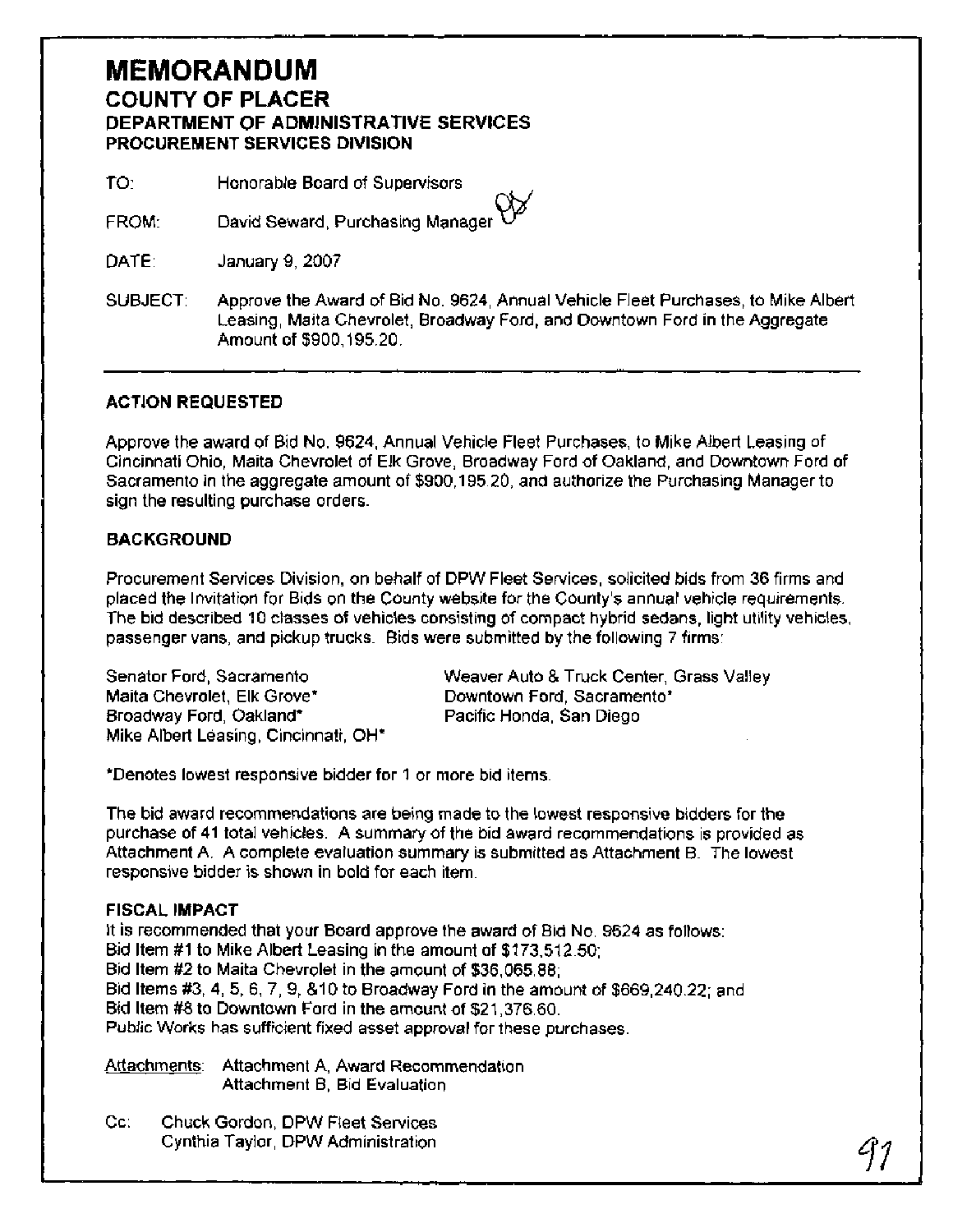| Recommended Bidder     | Bid Items/Vehicle Description                                                   |                                  |               |
|------------------------|---------------------------------------------------------------------------------|----------------------------------|---------------|
| <b>Mike Albert</b>     | $Item 1$                                                                        |                                  |               |
| Item #1                | Toyota Prius - 7 each                                                           | Line Item Total                  | \$173, 136.25 |
|                        |                                                                                 | Total Tire Tax (1)               | \$61.25       |
|                        |                                                                                 | Dealer Documentation Fee         | \$315.00      |
|                        |                                                                                 | <b>Award Total</b>               | \$173,512.50  |
| <b>Maita Chevrolet</b> | Item 2                                                                          |                                  |               |
| Item $#2$              | Chevy Malibu - 2 each                                                           | Line Item Total                  | \$36,048.38   |
|                        |                                                                                 | Total Tire Tax (1)               | \$17.50       |
|                        |                                                                                 | <b>Award Total</b>               | \$36,065.88   |
|                        | Early Invoice Payment Discount (\$500 per vehicle X 2 vehicles)                 |                                  | \$1,000.00    |
| <b>Broadway Ford</b>   | Items 3, 4, 5, 6, 7, 9, 10                                                      |                                  |               |
| Item #3                | Ford Explorer - 9 each                                                          | Line Item Total                  | \$210,651.17  |
|                        |                                                                                 |                                  |               |
| Item #4                | Ford Expedition - 8 each                                                        | Line Item Total                  | \$213,860.63  |
| Item #5                | Ford Freestar - 1 each                                                          | Line Item Total                  | \$18,846.33   |
|                        |                                                                                 |                                  |               |
| lltern #6              | Ford Ranger Truck - 7 each                                                      | Line Item Total                  | \$102,876.76  |
|                        |                                                                                 |                                  |               |
| Item#7                 | Ford Ranger Truck - 2 each                                                      | Line Item Total                  | \$35,068.79   |
|                        |                                                                                 |                                  |               |
| Item #9                | Ford F350 Truck - 3 each                                                        | Line Item Total                  | \$62,641.90   |
|                        |                                                                                 |                                  |               |
| Item #10               | Ford F250 Truck - 1 each                                                        | Line Item Total                  | \$25,023.39   |
|                        |                                                                                 | Total Tire Tax (1)               | \$271.25      |
|                        |                                                                                 | <b>Award Total</b>               | \$669,240.22  |
|                        | Early Invoice Payment Discount (\$200 per vehicle X 31 vehicles)                |                                  | \$6,200       |
| Downtown Ford          | Item 8                                                                          |                                  |               |
| Item #8                | Ford F150 - 1 each                                                              | Line Item Total                  | \$21,367.85   |
|                        |                                                                                 | Total Tire Tax (1)               | \$8.75        |
|                        |                                                                                 | <b>Award Total</b>               | \$21,376.60   |
|                        | Early Invoice Payment Discount (\$500 per vehicle)                              |                                  | \$500.00      |
|                        |                                                                                 | <b>Aggregate Bid Award Total</b> | \$900,195.20  |
|                        |                                                                                 | <b>Total Discount</b>            | \$7,700.00    |
|                        |                                                                                 | Potential Discounted Amount      | \$892,495.20  |
|                        | (1) The State of California levies a \$1.75 tax per tire sold within the State. |                                  |               |
|                        | Each vehicle has 5 tires (4 full size tires and 1 spare).                       |                                  |               |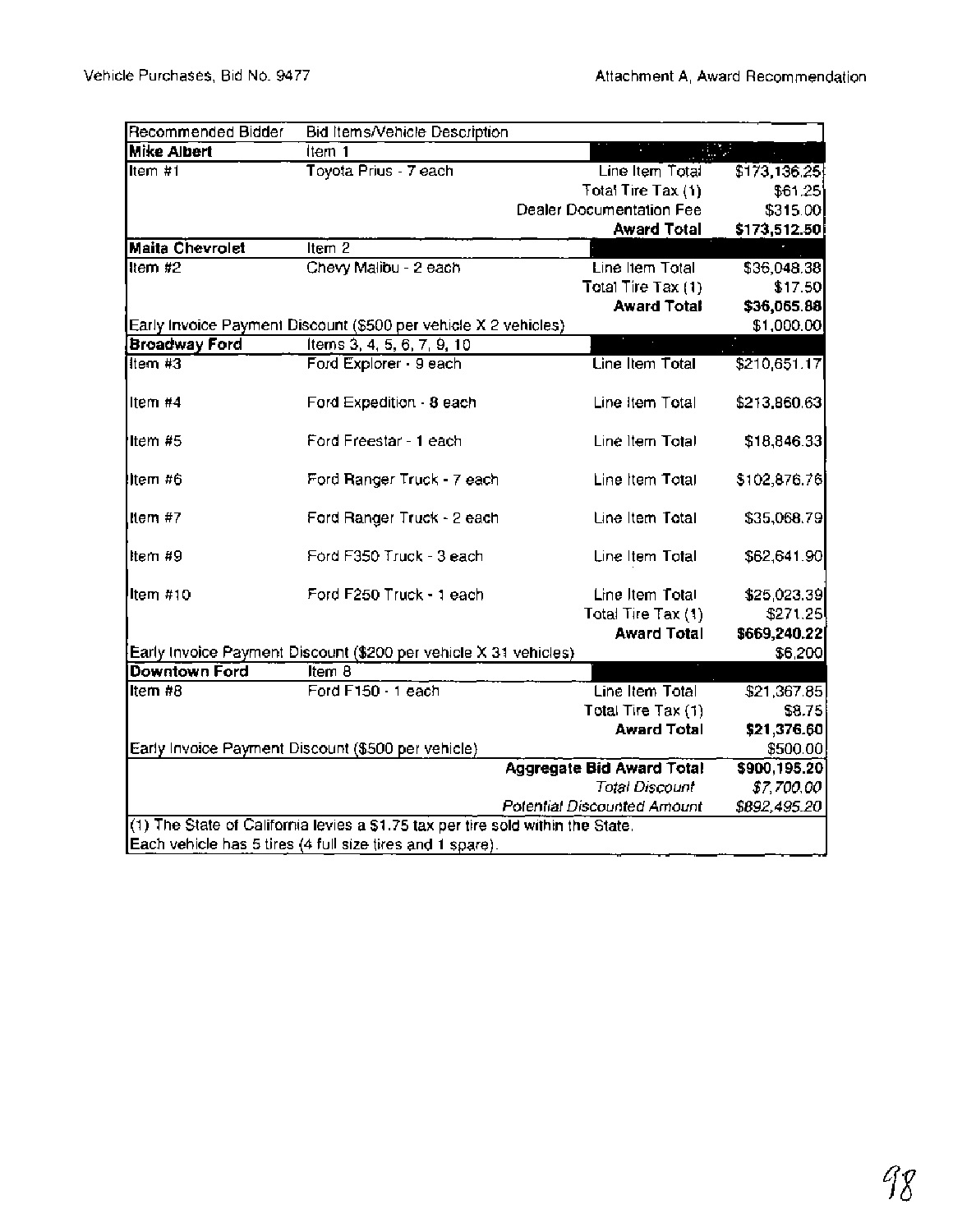## **COUNTY OF PLACER, AUBURN, CA BID EVALUATION**

| Page 1                                                                                                                                                                | Bid No.                  | 9624                             |                  |                              | <b>Buyer Name:</b> | Steven McCredie             |          |                                                                                                                       |          |                      |        |               | Attachment B |
|-----------------------------------------------------------------------------------------------------------------------------------------------------------------------|--------------------------|----------------------------------|------------------|------------------------------|--------------------|-----------------------------|----------|-----------------------------------------------------------------------------------------------------------------------|----------|----------------------|--------|---------------|--------------|
|                                                                                                                                                                       | Title:                   | Vehicle Purchases                |                  |                              | Phone:             | 530-889-4257                |          |                                                                                                                       |          |                      |        |               |              |
|                                                                                                                                                                       | Due Date:                | 11/15/06                         |                  | <b>Estimated Award Date:</b> |                    | 1/9/2007                    |          |                                                                                                                       |          |                      |        |               |              |
|                                                                                                                                                                       |                          | Name of Firm Maita Chevrolet     |                  | <b>Senator Ford</b>          |                    | <b>Weaver Auto</b>          |          | Downtown Ford                                                                                                         |          | <b>Broadway Ford</b> |        | Pacific Honda |              |
|                                                                                                                                                                       |                          | City/State Elk Grove, CA         |                  | Sacramento, CA               |                    | Grass Valley, CA            |          | Sacramento, CA                                                                                                        |          | Oakland, CA          |        | San Diego, CA |              |
|                                                                                                                                                                       |                          | Telephone 800-282-9258           |                  | 916-391-3000 #855            |                    | 273-6141                    |          | 916-442-6931                                                                                                          |          | 510-832-8800         |        | 858-694-1055  |              |
|                                                                                                                                                                       |                          | Fax Number 916-681-3344          |                  | 916-391-7026                 |                    | 273-6572                    |          | 916-491-3138                                                                                                          |          | 510-839-5095         |        | 858-569-7968  |              |
|                                                                                                                                                                       |                          | FOB Destination                  |                  | Destination                  |                    | Destination                 |          | Destination                                                                                                           |          | Destination          |        | Destination   |              |
|                                                                                                                                                                       | Delivery Time various    |                                  |                  | various                      |                    | various                     |          | various                                                                                                               |          | various              |        | various       |              |
|                                                                                                                                                                       | LVP Certified? (1) No    |                                  |                  | No.                          |                    | No.                         |          | No                                                                                                                    |          | lNo.                 |        | No.           |              |
|                                                                                                                                                                       |                          | Invoice Terms (2) \$500 20 days  |                  | Net 30                       |                    | Net 30                      |          | \$500 20 Days                                                                                                         |          | \$200 21 days        |        | Net 30        |              |
|                                                                                                                                                                       |                          | Name of Firm Mike Albert Leasing |                  |                              |                    |                             |          |                                                                                                                       |          |                      |        |               |              |
|                                                                                                                                                                       |                          | City/State Cincinnatti, OH       |                  |                              |                    |                             |          |                                                                                                                       |          |                      |        |               |              |
|                                                                                                                                                                       |                          | Telephone 513-554-2847           |                  |                              |                    |                             |          |                                                                                                                       |          |                      |        |               |              |
|                                                                                                                                                                       |                          | Fax Number 513-956-2847          |                  |                              |                    |                             |          |                                                                                                                       |          |                      |        |               |              |
|                                                                                                                                                                       |                          | FOB Destination                  |                  |                              |                    |                             |          |                                                                                                                       |          |                      |        |               |              |
|                                                                                                                                                                       | Delivery Time various    |                                  |                  |                              |                    |                             |          |                                                                                                                       |          |                      |        |               |              |
|                                                                                                                                                                       | LVP Certified? (1) No    |                                  |                  |                              |                    |                             |          |                                                                                                                       |          |                      |        |               |              |
|                                                                                                                                                                       | Invoice Terms (2) Net 30 |                                  |                  |                              |                    |                             |          |                                                                                                                       |          |                      |        |               |              |
| Item #1, Hybrid Sedans                                                                                                                                                |                          | Qty:                             | 7                |                              | Unit               |                             | 7.25%    | Non-Deduct                                                                                                            | Warr.    | Line Item            | Tire   | Early Pay     |              |
| Bidder                                                                                                                                                                | Location                 | Make/Model                       | $LVP$ ?          | Terms/Disc.                  | Amount             | Extension                   | Tax      | Warr.                                                                                                                 | Subtotal | Total                | Tax(3) | Disc. $(2)$   | Ref. Total   |
| Senator Ford                                                                                                                                                          | Sacto.                   | Ford Escape                      | No               | \$0                          | 24535              | 171745                      | 12451.51 | 1490                                                                                                                  | 10430    | 194626.51            | 61.25  | 0.            | 194687.76    |
| Weaver<br>Maita Chev.                                                                                                                                                 | Grass Val.<br>Elk Grove  | N/B<br>N/B                       |                  |                              |                    |                             |          |                                                                                                                       |          |                      |        |               |              |
|                                                                                                                                                                       |                          | N/B                              |                  |                              |                    |                             |          |                                                                                                                       |          |                      |        |               |              |
| Downtown Ford                                                                                                                                                         | Sacto.<br>Oakland        | N/B                              |                  |                              |                    |                             |          |                                                                                                                       |          |                      |        |               |              |
| Broadway Ford<br>Pacific Honda                                                                                                                                        |                          | Honda Civic                      | No               | 50                           | 22541              | 157787                      | 11439.56 | 975                                                                                                                   | 6825     | 176051.56            | 61.25  | 0.            | 176112.81    |
| Mike Albert                                                                                                                                                           | San Diego<br>OH          | <b>Toyota Prius</b>              | No               | \$0                          |                    | 21896.27 153273.89 11112.36 |          | 1250                                                                                                                  | 8750     | 173136.25            | 61.25  | 0             | 173197.50    |
| Mike Albert, the low bidder noted no exceptions to bid specifications                                                                                                 |                          |                                  |                  |                              |                    |                             |          |                                                                                                                       |          |                      |        |               |              |
| Item #2, Midsize Sedans                                                                                                                                               |                          | <b>Gty:</b>                      | 2                |                              | Unit               |                             | 7.25%    | Non-Deduct                                                                                                            | Warr.    | Line Item            | Tire   | Early Pay     |              |
| Bidder                                                                                                                                                                | Location                 | Make/Model                       |                  | LVP? Terms/Disc.             | Amount             | Extension                   | Tax      | Warr.                                                                                                                 | Subtotal | Total                | Tax    | Disc.         | Ref. Total   |
| Senator Ford                                                                                                                                                          | Sacto.                   | Ford Fusion                      | No               | \$0                          | 19986              | 39972                       | 2897.97  | 1490                                                                                                                  | 2980     | 45849.97             | 17.5   | $\mathbf{O}$  | 45867.47     |
| Weaver                                                                                                                                                                | Grass Val.               | Pontiac Gr. Prix                 | No               | \$0                          | 16968              | 33936                       | 2460.36  | 1425                                                                                                                  | 2850     | 39246.36             | 17.5   | 0.            | 39263.86     |
| Maita Chev.                                                                                                                                                           | <b>Elk Grove</b>         | Chevy Malibu                     | No               | <b>S500</b>                  | 15575              | 31150                       | 2258.38  | 1320                                                                                                                  | 2640     | 36048.38             | 17.5   | 1,000         | 35065.88     |
| Downtown Ford                                                                                                                                                         | Sacto.                   | Ford Fusion                      | No               | \$500                        | 18900              | 37800                       | 2740.50  | 1290                                                                                                                  | 2580     | 43120.50             | 17.5   | 1,000         | 42138.00     |
| Broadway Ford                                                                                                                                                         | Qakland                  | Ford Fusion                      | No               | \$200                        | 16688.80           | 33377.60                    | 2419.88  | 990                                                                                                                   | 1980     | 37777.48             | 17.5   | 400           | 37394.98     |
| Pacific Honda                                                                                                                                                         | San Diego                | N/B                              |                  |                              |                    |                             |          |                                                                                                                       |          |                      |        |               |              |
| ∣Mike Albert                                                                                                                                                          | ļОH                      | N/B                              | الخي بمالكين تان |                              |                    |                             |          | <u>Tark Biblioth and the state of the state of the state of the state of the state of the state of the state of t</u> |          |                      |        |               |              |
| Maita Chevy, the low bidder, in response to a specificalion for an alternator with 130 amps, offered 115 amps. This is an acceptable exception to bid specifications. |                          |                                  |                  |                              |                    |                             |          |                                                                                                                       |          |                      |        |               |              |
| General Notes: The Reference Total shown in bold for each line item is the lowest responsive bidder.                                                                  |                          |                                  |                  |                              |                    |                             |          |                                                                                                                       |          |                      |        |               |              |
| (1) Placer County local dealerships qualify for a 5% preference during bid evaluation. No Placer County dealerships submitted a bid this year.                        |                          |                                  |                  |                              |                    |                             |          |                                                                                                                       |          |                      |        |               |              |
| (2) Some bidders offered a discount for early payment received sooner than 31 days but no less than 20 days. This amount is considered when evaluating                |                          |                                  |                  |                              |                    |                             |          |                                                                                                                       |          |                      |        |               |              |
| lowest responsive bid.                                                                                                                                                |                          |                                  |                  |                              |                    |                             |          |                                                                                                                       |          |                      |        |               |              |
| (3) The State levies a \$1.75 tax on each tire sold. The figures shown in this column are the sums of all tires (including spares) for all vehicles per line item.    |                          |                                  |                  |                              |                    |                             |          |                                                                                                                       |          |                      |        |               |              |

B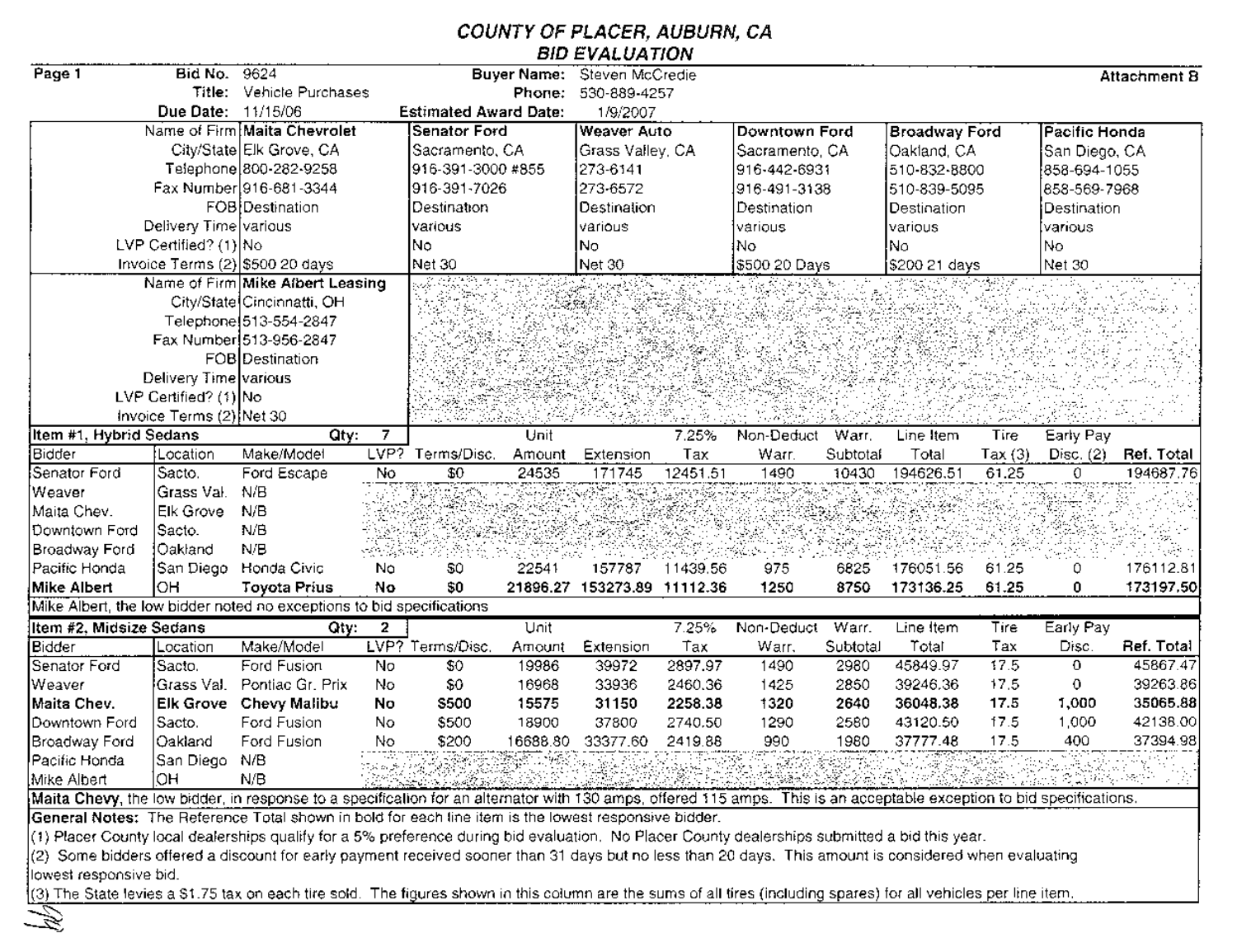| Page 2                               |                      |                                                                                                            |                      |                 |                |                  |                      |              |                |                                                                                  |                |                 | Attachment B           |  |
|--------------------------------------|----------------------|------------------------------------------------------------------------------------------------------------|----------------------|-----------------|----------------|------------------|----------------------|--------------|----------------|----------------------------------------------------------------------------------|----------------|-----------------|------------------------|--|
| Item #3, Light SUV                   |                      | ä                                                                                                          | œ                    |                 | Ĩ              |                  | 7.25%                | Non-Deduct   | Warr.          | Line Item                                                                        | <b>Fire</b>    | Early Pay       |                        |  |
| Bidder                               | Location             | Make/Model                                                                                                 | ides<br>L            | Terms/Disc      | Amount         | Extension        | Tax                  | Warr         | Subtotal       | Total                                                                            | Tax            | Disc.           | Ref. Total             |  |
| Senator Ford<br>Weaver               | Grass Val.<br>Sacto. | Ford Explorer<br>GMC Ervoy                                                                                 | ş<br>ş               | S<br>8          | 23780<br>22454 | 214020<br>202086 | 14651.24<br>15516.45 | 1425<br>1690 | 15210<br>12825 | 244746.45<br>229562.24                                                           | 78.75<br>78.75 | $\circ$<br>∍    | 244825.20<br>229640.99 |  |
| Maita Chev.                          | Elk Grove            | Chevy Trailblazer                                                                                          | ż                    | \$500           | 22153          | 199377           | 14454.83             | 1390         | 12510          | 226341.83                                                                        | 78.75          | 4500            | 221920.58              |  |
| Maita Chev.                          | (Without On Star)    |                                                                                                            | ş                    | \$500           | 22004          | 198036           | 14357.61             | 1390         | 12510          | 224903.61                                                                        | 78.75          | 4500            | 220482.36              |  |
| Downtown Ford                        | Sacto.               | Ford Explorer                                                                                              | ş                    | \$500           | 23075          | 207675           | 15056.44             | 1355         | 12195          | 234926.44                                                                        | 78.75          | 4500            | 230505.19              |  |
| Broadway Ford                        | Oakland              | Ford Explorer                                                                                              | ŝ                    | \$200           | 20839.80       | 187558.20        | 13597.97             | 1055         | 9495           | 210651.17                                                                        | 78.75          | 1800            | 208929.92              |  |
| Pacific Honda                        | San Diego            | 9<br>Ž                                                                                                     |                      |                 |                |                  |                      |              |                |                                                                                  |                |                 |                        |  |
| Mike Albert                          | $\mathbf{\tilde{e}}$ | ş                                                                                                          |                      |                 |                |                  |                      |              |                |                                                                                  |                |                 |                        |  |
|                                      |                      | Broadway Ford, the low bidder, in response to a specification for steel wheels, offered aluminum.          |                      |                 |                |                  |                      |              |                | This is an acceptable exception to bid specifications                            |                |                 |                        |  |
| tem #4, Sheriff Light SUV            |                      | ë                                                                                                          | œ                    |                 | š              |                  | 7.25%                | Non-Deduct   | War.           | Line Item                                                                        | lire           | Early Pay       |                        |  |
| Bidder                               | Location             | Make/Model                                                                                                 | LVP?                 | Terms/Disc.     | Amount         | Extension        | řã.                  | Warr.        | Subtotal       | Total                                                                            | ě              | ss.<br>Disc     | Ref. Total             |  |
| Senator Ford                         | Sacto.               | Ford Expedition                                                                                            | £                    | ន្ល             | 25299          | 202392           | 14673.42             | 1690         | 13520          | 230585.42                                                                        | g              | o               | 230655.42              |  |
| Weaver                               | Grass Val            | ⊕<br>Ž                                                                                                     |                      |                 |                |                  |                      |              |                |                                                                                  |                |                 |                        |  |
| Maita Chev.                          | Elk Grove            | Chevy Tahoe                                                                                                | ž                    | \$500           | 31714          | 253712           | 18394.12             | 2890         | 23120          | 295226.12                                                                        | 5              | 4000            | 291296.12              |  |
| Downtown Ford                        | Sacto.               | Ford Expedition                                                                                            | ş                    | \$500           | 24000          | 192000           | 13920.00             | 1400         | 11200          | 217120.00                                                                        | 5              | 4000            | 213190.00              |  |
| <b>Broadway Ford</b>                 | <b>Oakland</b>       | Ford Expedition                                                                                            | £                    | \$200           | 23899.84       | 191198.72        | 13861.91             | 1100         | 8800           | 213860.63                                                                        | ನಿ             | 1600            | 212330.63              |  |
| Pacific Honda<br>Mike Albert         | San Diego<br>₹       | º<br>Ž<br>ይ<br>ጀ                                                                                           |                      |                 |                |                  |                      |              |                |                                                                                  |                |                 |                        |  |
|                                      |                      | Broadway Ford, the low bidder, in response to a specification for a                                        |                      |                 |                |                  |                      |              |                | spare lire mounted in the cargo area, offered one that is mounted under the body |                |                 |                        |  |
|                                      |                      | This is an acceptable exception to bid specifications                                                      |                      |                 |                |                  |                      |              |                |                                                                                  |                |                 |                        |  |
| <u>ltem #5,</u> 7 Passenger Mini Van |                      | ä                                                                                                          |                      |                 | š              |                  | 7.25%                | Non-Deduct   | Warr.          | Line Item                                                                        | Tire           | Early Pay       |                        |  |
| Bidder                               | Location             | Make/Model                                                                                                 |                      | LVP? Terms/Disc | Amount         | Extension        | Tax                  | Warr.        | Subtotal       | Total                                                                            | Tax            | ں<br>آ          | Ref. Total             |  |
| Senator Ford                         | Sacto.               | Ş                                                                                                          |                      |                 |                |                  |                      |              |                |                                                                                  |                |                 |                        |  |
| Weaver                               | Grass Val.           | Ş                                                                                                          |                      |                 |                |                  |                      |              |                |                                                                                  |                |                 |                        |  |
| Maita Chev.                          | Elk Grove            | Chevy Uplander                                                                                             | ž                    | \$500           | 18920          | 18920            | 1371.70              | 1390         | 1390           | 21681.70                                                                         | 8.75           | ន្ល             | 21190.45               |  |
| Maita Chev.                          | (Without On Star)    |                                                                                                            | ş                    | \$500           | 18771          | 18771            | 1360,90              | 1390         | 1390           | 21521.90                                                                         | 8.75           | S <sub>30</sub> | 21030.65               |  |
| Downtown Ford                        | Sacto.               | ₽<br>Ž                                                                                                     |                      |                 |                |                  |                      |              |                |                                                                                  |                |                 |                        |  |
| Broadway Ford                        | <b>Cakland</b>       | Ford Freestar<br>Ş                                                                                         | £                    | \$200           | 16649.26       | 16649.26         | 1207.07              | ŝ            | ទី             | 18846.33                                                                         | 8.75           | នី              | 18655.08               |  |
| Pacific Honda<br><b>Mike Albert</b>  | San Diego<br>풍       | 9<br>≳                                                                                                     |                      |                 |                |                  |                      |              |                |                                                                                  |                |                 |                        |  |
| Broadway Ford, the low bidder        |                      | noted no exceptions to bid specifications                                                                  |                      |                 |                |                  |                      |              |                |                                                                                  |                |                 |                        |  |
|                                      |                      | ä                                                                                                          |                      |                 | Ŝ              |                  | 7.25%                | Non-Deduct   | Warr.          | Line Item                                                                        | ι              | Early Pay       |                        |  |
|                                      | Location             |                                                                                                            | LVP?                 | Terms/Diso      | Amount         | Extension        | ă                    | ∑<br>∑       | Subtotal       | 룡                                                                                | $\tilde{a}$    | δ               | Ref. Total             |  |
| Senator Ford                         | Sacto.               | Ford Ranger                                                                                                | ž                    | ន្ល             | 13332          | 93324            | 6765.99              | 1195         | 8365           | 108454.99                                                                        | 61.25          | ∍               | 108516.24              |  |
| Weaver                               | Grass Val.           | GMC Canyon                                                                                                 | $\tilde{\mathbf{z}}$ | S               | 14718          | 103026           | 7469.39              | 1425         | 9975           | 120470.39                                                                        | 61.25          | C               | 120531.64              |  |
| Maita Chev.                          | Elk Grove            | Chevy Colorado                                                                                             | ž                    | \$500           | 15629          | 109403           | 7931.72              | 1320         | 9240           | 126574.72                                                                        | 61.25          | 3500            | 123135.97              |  |
| Downtown Ford                        | Sacto.               | 9<br>Ž                                                                                                     |                      |                 |                |                  |                      |              |                |                                                                                  |                |                 |                        |  |
| <b>Broadway Ford</b>                 | <b>Oakland</b>       | Ford Ranger                                                                                                | ş                    | \$200           | 13101.80       | 91712.60         | 6649.16              | 3            | 4515           | 102876.76                                                                        | 61.25          | 1400            | 101538.01              |  |
| Pacific Honda                        | San Diego            | 9£                                                                                                         |                      |                 |                |                  |                      |              |                |                                                                                  |                |                 |                        |  |
| Mike Albert                          | $\frac{1}{5}$        | 9<br>Ž                                                                                                     |                      |                 |                |                  |                      |              |                |                                                                                  |                |                 |                        |  |
|                                      |                      | Broadway Ford, the low bidder indicates that when power windows                                            |                      |                 |                |                  |                      |              |                | & door locks are requested, the factory can only supply carpet with "slush mats" |                |                 |                        |  |
|                                      |                      | instead of the requested heavy duty rubber flooring. This is an acceptable exception to bid specifications |                      |                 |                |                  |                      |              |                |                                                                                  |                |                 |                        |  |
|                                      |                      |                                                                                                            |                      |                 |                |                  |                      |              |                |                                                                                  |                |                 |                        |  |
|                                      |                      |                                                                                                            |                      |                 |                |                  |                      |              |                |                                                                                  |                |                 |                        |  |
|                                      |                      |                                                                                                            |                      |                 |                |                  |                      |              |                |                                                                                  |                |                 |                        |  |
|                                      |                      |                                                                                                            |                      |                 |                |                  |                      |              |                |                                                                                  |                |                 |                        |  |
|                                      |                      |                                                                                                            |                      |                 |                |                  |                      |              |                |                                                                                  |                |                 |                        |  |
|                                      |                      |                                                                                                            |                      |                 |                |                  |                      |              |                |                                                                                  |                |                 |                        |  |
|                                      |                      |                                                                                                            |                      |                 |                |                  |                      |              |                |                                                                                  |                |                 |                        |  |
|                                      |                      |                                                                                                            |                      |                 |                |                  |                      |              |                |                                                                                  |                |                 |                        |  |
|                                      |                      |                                                                                                            |                      |                 |                |                  |                      |              |                |                                                                                  |                |                 |                        |  |
|                                      |                      |                                                                                                            |                      |                 |                |                  |                      |              |                |                                                                                  |                |                 |                        |  |
|                                      |                      |                                                                                                            |                      |                 |                |                  |                      |              |                |                                                                                  |                |                 |                        |  |
|                                      |                      |                                                                                                            |                      |                 |                |                  |                      |              |                |                                                                                  |                |                 |                        |  |
|                                      |                      |                                                                                                            |                      |                 |                |                  |                      |              |                |                                                                                  |                |                 |                        |  |
|                                      |                      |                                                                                                            |                      |                 |                |                  |                      |              |                |                                                                                  |                |                 |                        |  |
|                                      |                      |                                                                                                            |                      |                 |                |                  |                      |              |                |                                                                                  |                |                 |                        |  |
|                                      |                      |                                                                                                            |                      |                 |                |                  |                      |              |                |                                                                                  |                |                 |                        |  |
|                                      |                      |                                                                                                            |                      |                 |                |                  |                      |              |                |                                                                                  |                |                 |                        |  |
|                                      |                      |                                                                                                            |                      |                 |                |                  |                      |              |                |                                                                                  |                |                 |                        |  |
|                                      |                      |                                                                                                            |                      |                 |                |                  |                      |              |                |                                                                                  |                |                 |                        |  |
|                                      |                      |                                                                                                            |                      |                 |                |                  |                      |              |                |                                                                                  |                |                 |                        |  |
|                                      |                      |                                                                                                            |                      |                 |                |                  |                      |              |                |                                                                                  |                |                 |                        |  |
|                                      |                      |                                                                                                            |                      |                 |                |                  |                      |              |                |                                                                                  |                |                 |                        |  |
|                                      |                      |                                                                                                            |                      |                 |                |                  |                      |              |                |                                                                                  |                |                 |                        |  |
|                                      |                      |                                                                                                            |                      |                 |                |                  |                      |              |                |                                                                                  |                |                 |                        |  |
|                                      |                      |                                                                                                            |                      |                 |                |                  |                      |              |                |                                                                                  |                |                 |                        |  |
|                                      |                      |                                                                                                            |                      |                 |                |                  |                      |              |                |                                                                                  |                |                 |                        |  |